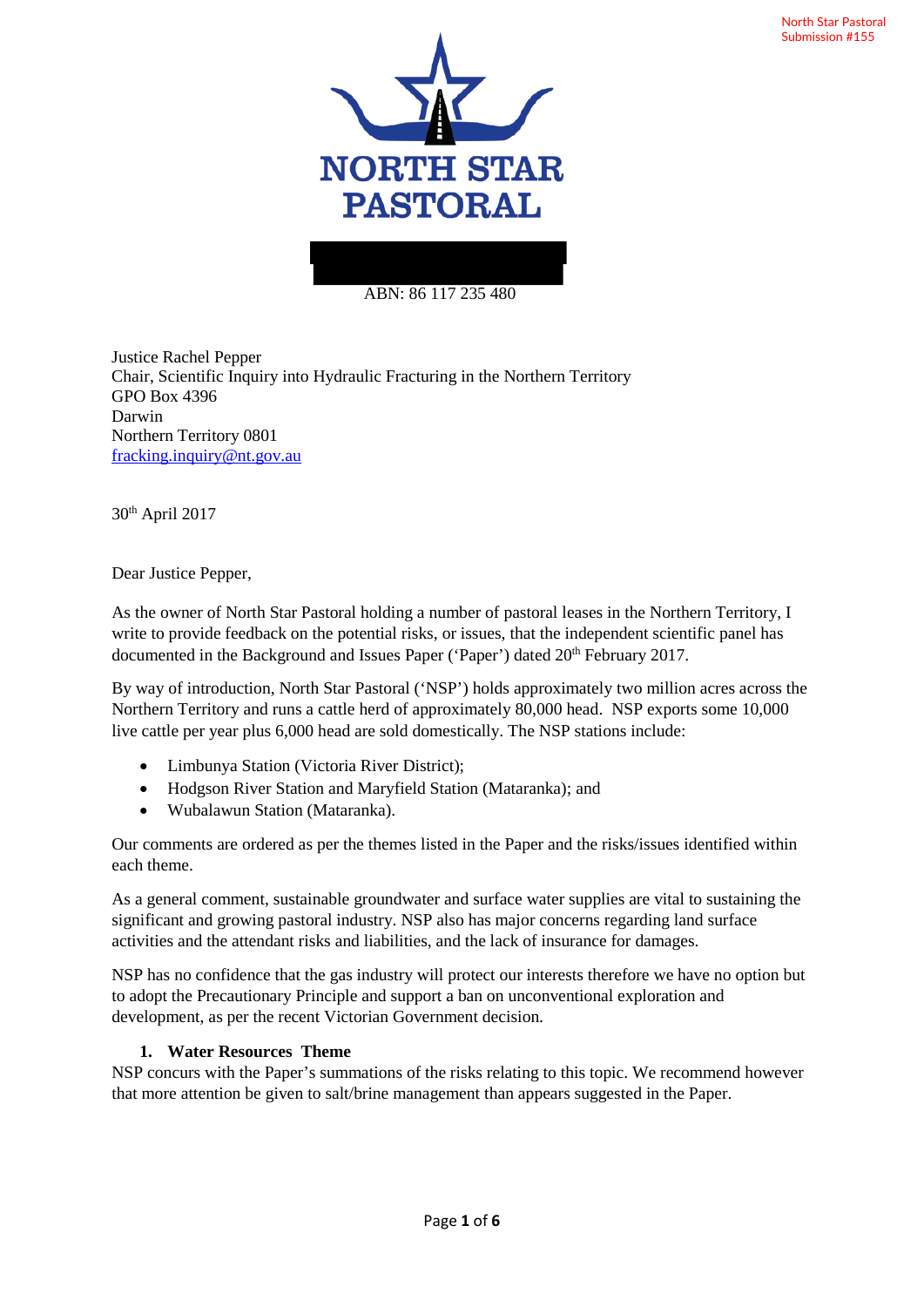## **2. Land Resources Theme**

NSP recommends that a new risk be added, namely **biosecurity.**

When one examines the list of 'non-pastoral' works a gas company can impose on a pastoral property (see listed below) the biosecurity risks are likely to rise significantly and the pastoralist runs the risk of losing control of affairs on his/her property. The risk of pests and disease are likely to escalate significantly as a result of increased access points to the property, with the added risk of non-pastoral workers introducing weeds via vehicle tyres, unauthorised entry and cattle theft.

We also highlight that a gas company has unacceptable power to impose unreasonable demands on a pastoralist's land, as listed below:

- Clearing of land (seismic and exploratory activities)
- Tracks and roads
- Production wells
- Exploration wells
- Gas pipelines
- Clean water pipelines
- Dirty water pipelines
- Powerlines
- Clean water dams
- Dirty water dams
- Reverse osmosis plants
- Gas compressor stations
- Brine encapsulation facilities
- Work offices
- Gas burning (flares) equipment

The pastoralists ability to control his cattle management business is also at risk. For instance, the gas industry's standard procedures are that a certain number of the pastoralist's own activities would require the prior approval of the gas company, including:

- Construction of buildings, yards, dams, table drains, troughs or tanks;
- Driving vehicles exceeding 10t over gas pipeline;
- Constructing a new track over gas pipeline;
- Installing a farm pipeline over a gas pipeline; and
- Farming/deep ripping/grading over pipeline to depth > 200mm.

NSP strongly recommends the laws be changed to balance the powers between the two parties. At present there is an imbalance in favour of the gas companies.

NSP concurs with the Paper's other summations on the land resources topic.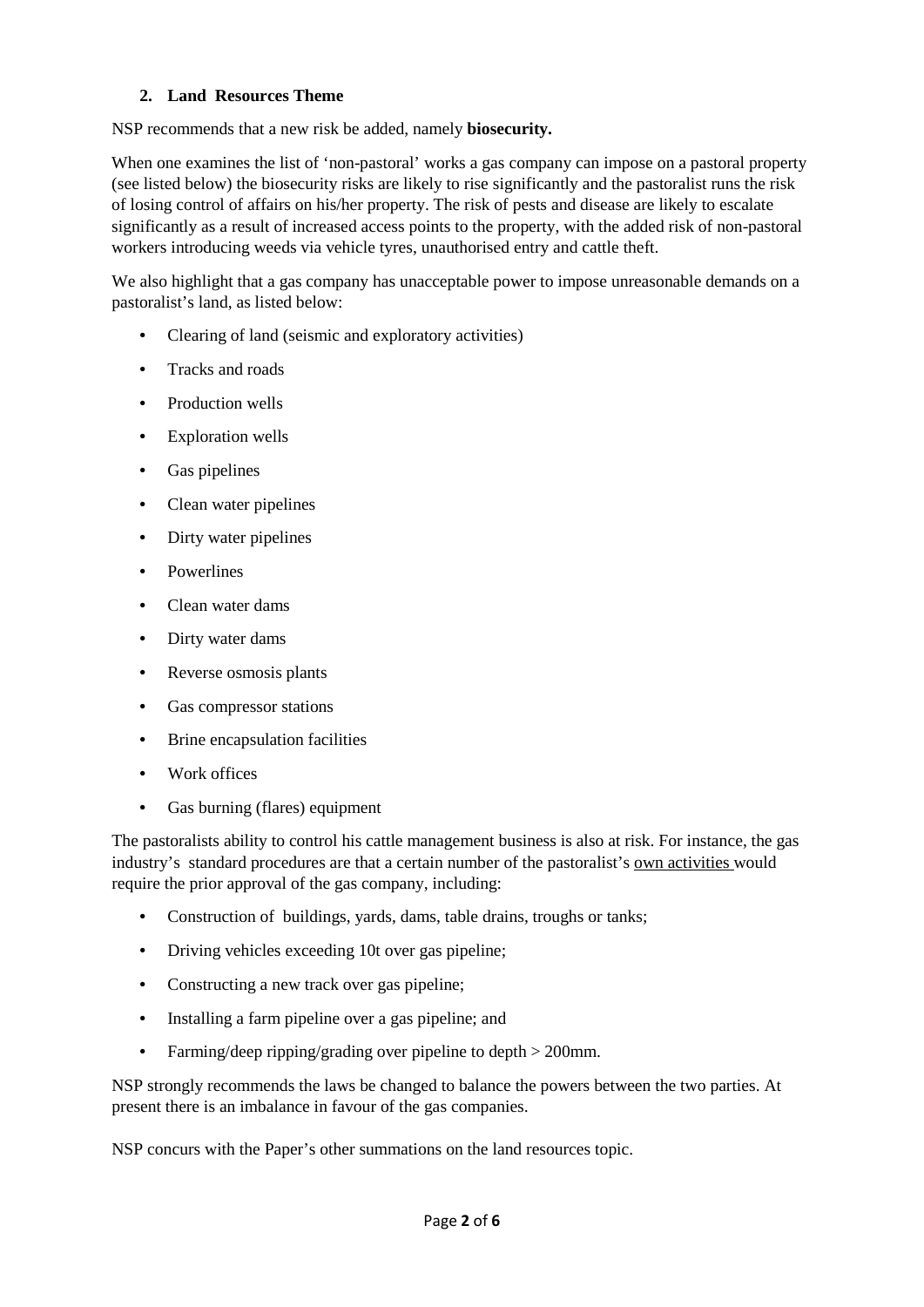## **3. Air Quality Theme**

NSP recommends that the risk currently labelled 'climate change' be amended to read '**carbon footprint'**. The reason being that the issue with the industry and its operations is the matter of fugitive gaseous emissions all along the extraction, processing and transportation chain. The 'carbon footprint' is in our view a more concise description of the risk; calling it 'climate change' is too broad.

There is a growing weight of evidence that fugitive emissions are significantly understated. **We believe this risk is a key 'sleeper' in the debate and we recommend the Panel exhaustively examine the likely fugitive methane emissions as we understand that if more than 4% of the gas produced leaks into the atmosphere then the industry is as dirty as coal from a carbon perspective.**

NSP concurs with the Paper's summations of the other risks associated with this topic.

## **4. Public Health Theme**

NSP concurs with the Paper's summations on this topic.

## **5. Impacts on Aboriginal People and their Culture Theme**

NSP concurs with the Paper's summations on this topic.

### **6. Social Impacts Theme**

NSP notes that under Theme 5 above there is a risk labelled **'community wellbeing'**. We think that wording is preferable to 'community cohesion' as is currently listed in this theme, so we recommend a change.

Humanistic and cultural aspects, that is the social sciences, are a vital and pivotal aspect because the values and aspirations of local communities are crucial to future land use planning and need to be given just as much weight as the natural and engineering sciences.

What is key is that any assessment of the unconventional gas industry must respect and protect stakeholder's intangibles such as:

- the sense of place (ie natural and built landscapes that affect resident's sense of identity and place, and level of satisfaction with their surrounds);
- shared norms of behaviour and values, social /community cohesion;
- the things that give meaning to life in the district/region; and
- cultural heritage matters.

The whole deliberation process, both by the Panel and later the Northern Territory Government, should in our view be based on the values of trust, respect, openness, transparency and accountability.

NSP also flags that so-called stakeholder engagement practices are typically tokenistic at best and are more likely to sit at levels 3 and 4 in the ladder below, alienating and disempowering communities.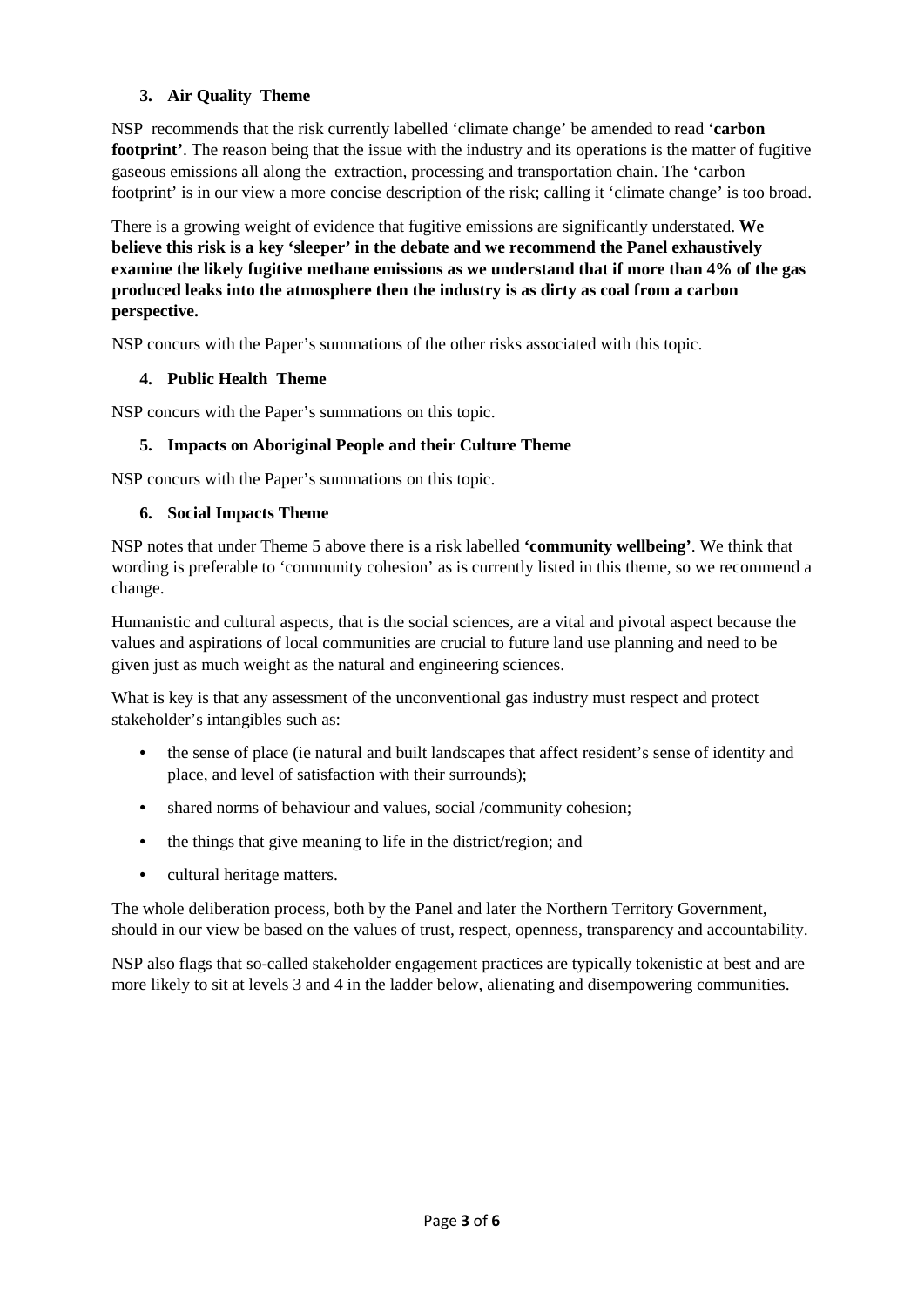*Figure: Eight rungs on the ladder of citizen participation* 



*Sherry Arnstein, "A Ladder of Citizen Participation," JAIP, Vol. 35, No. 4, July 1969, pp. 216-224*

NSP concurs with the Paper's other summations on this topic.

## **7. Economic Impacts Theme**

NSP recommends the Panel include in the economic assessment the matter of the economics associated with '**carbon risk'**. The carbon liability associated with fugitive gas emissions is in our view a very substantive issue on two counts. Firstly the fugitive emissions are likely to be comparatively large (more so than what is stated by the gas industry) and secondly the '**price**' associated with such emissions (that is the carbon footprint of the activity) will impact its economic viability, as financial institutions give increasing attention to such liabilities and price them into their economic assessment of such projects.

NSP concurs with the Paper's other commentary on this topic.

# **8. Land Access Theme**

NSP would like to see considerable attention paid to the **power imbalance** between the gas companies and the pastoralists. The playing field is seriously unlevel with the gas industry holding all the aces. Until this injustice is removed there will be considerable angst and disquiet about the industry. Our comments in Theme 9 below also refer.

NSP concurs with the Paper's other commentary on this topic.

# **9. Regulatory Framework Theme**

We recommend the Panel give considerable attention to the issue of '**power imbalance'** because, compared the a gas company, the pastoralist is disadvantaged on four grounds, namely

- time:
- technical knowledge;
- economic capacity; and
- political influence.

Two pieces of evidence lending support to this assertion are listed below: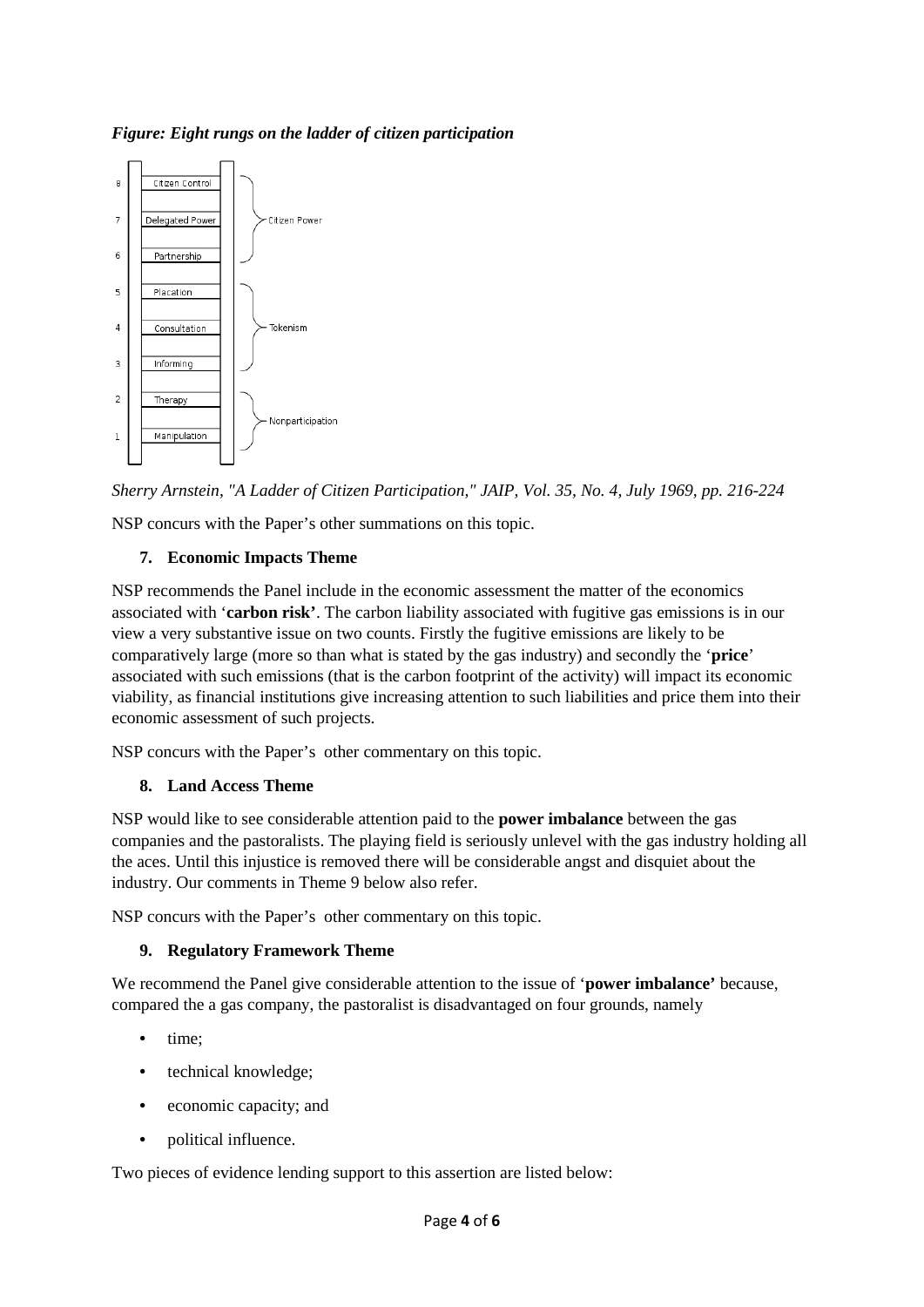- 1. Productivity Commission 2013, *Mineral and Energy Resource Exploration*, Inquiry Report No. 65, Canberra. Pages 18, 133. On the topic of land access, rural land holders are disadvantaged due to:
	- $\triangleright$  limited experience in undertaking such negotiations compared to explorers, who may have negotiated hundreds of such agreements;
	- $\triangleright$  the asymmetry of information regarding the potential impact of the exploration activity;
	- $\triangleright$  and an imbalance of power, as in most cases, rural land holders are legally required to allow explorers to access their land.
- 2. Human Rights Commissioner Tim Wilson, Castan Centre for Human Rights law conference, Monash University, 23 July 2015. He stated:
	- $\triangleright$  Australian governments must give farmers more rights when energy companies are negotiating access to potential gas reserves on their property;
	- He notes that the cause of the power imbalance is the way the laws are written: *"But the issue is not the miner. The miner is only doing what the law allows them to do. The issue is the law and whether it properly respects the surface property rights of the farmer. Only government can legally facilitate this violation and absent the necessary respect for rights.";* and
	- He went on to note that, because of the laws as written, access to a farmer's property *"is not done on the basis of consent or respect for the farmer. And that's when you get conflict and I would argue, a human rights violation".*

Solutions to the power imbalance issue include:

- Having fair and transparent Land Access Principles, modelled on the agreement on land access for CSG operations in NSW signed on 28 March 2014 by Santos and AGL and landholder representatives NSW Farmers, Cotton Australia and the NSW Irrigators Council.
- The abovementioned parties agreed to the following principles:
	- $\triangleright$  Landholders are allowed to freely express their views on the type of drilling operations that should or should not take place on their land. **Any landholder is at liberty to say "yes" or "no" to the conduct of gas operations on their land.**
	- Santos and AGL agreed to unequivocally respect the landholder's wishes and not enter onto a landholder's property to conduct drilling operations where that landholder has clearly expressed the view that operations on their property would be unwelcome.
- Pastoralists must have right to say 'no' to gas operations on their land.

NSP recommends an additional risk/issue be added under this theme, namely '**Environmental Assessment and Determination'.** On this matter the system must be open, transparent and inclusive if it is to have any confidence within society. Such a credible system requires:

- early and effective engagement with affected communities;
- EIA documents of high quality and consistency;
- a standard approach for applying conditions to projects;
- a very strong independent performance monitoring and reporting program regarding project compliance; and
- Robust accountability of EIA professionals.